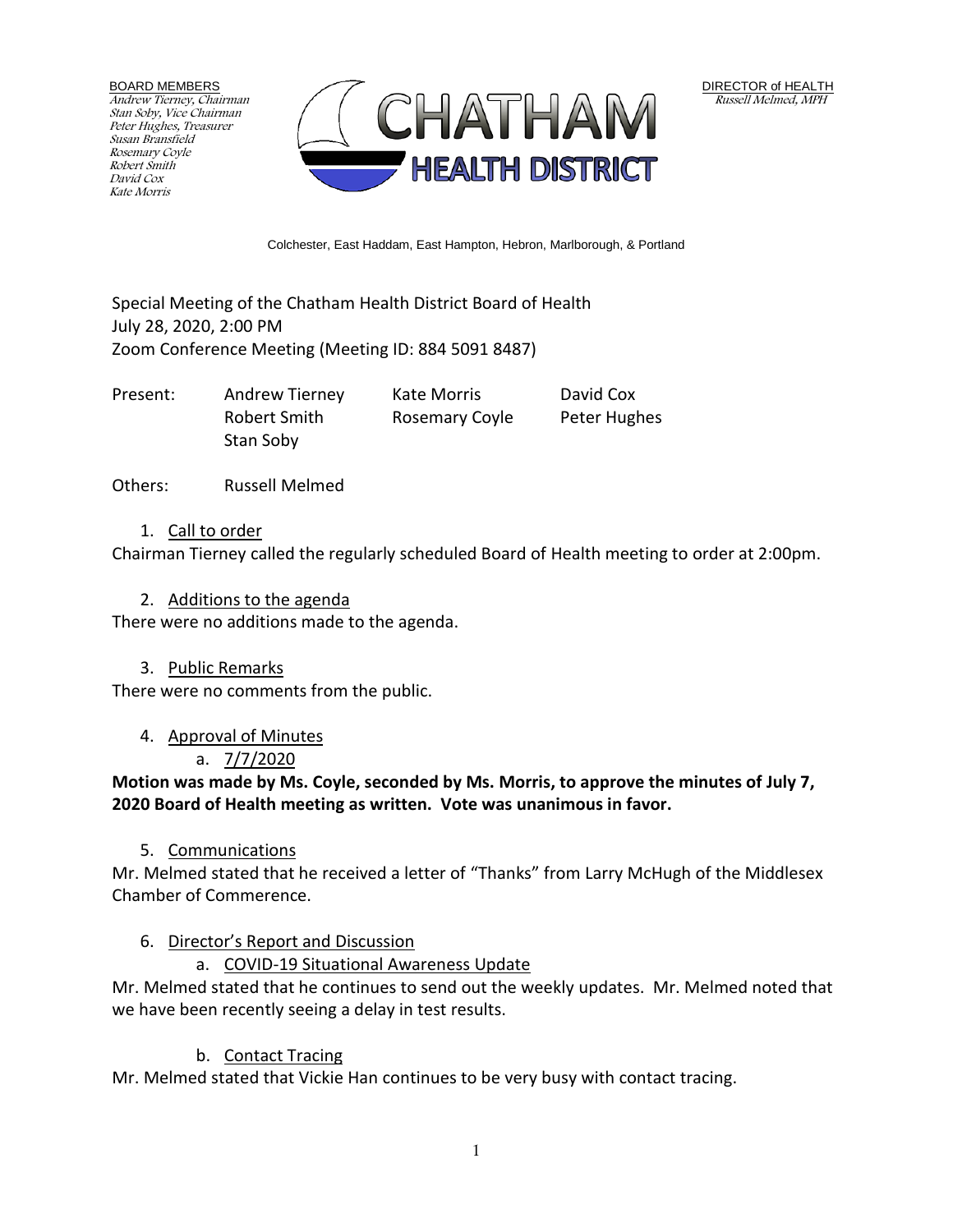## c. PPE Distribution

PPE distribution continues with supplies being provided by the State. Mr. Melmed stated that our last pick up may be the first week of August.

# d. COVID-19 Reopening Team

Mr. Melmed, Liz Davidson, Vickie Han, and Ryan McCammon continue to work with different entities in regard to reopening guidance. Mr. Melmed stated that he has taken on most of these duties due to the fact that the environmental staff has been very busy and we have been short staffed.

## e. COVID-19 Sector Rule Enforcement

Mr. Melmed stated that this continues to be a big challenge. Mr. Melmed stated that we receive many calls regarding businesses not following the rules set by the Department of Economic and Community Development; mask wearing, social distancing, crowd gathering. Mr. Melmed stated that the first two complaints received will be followed up with a telephone call. If a third complaint is received, a site visit is initiated. There have been no orders issued.

# f. Environmental Health

Mr. Melmed stated that the environmental health staff continues to be very busy.

# g. Staffing and Workload

As previously stated, staff continues to be very busy with general environmental services.

# h. YTD Expenditure and Revenue

Mr. Melmed briefly discussed the delay in receiving grant contracts as well as questions regarding the FDA and NACCHO grants for unexpended funds for travel that may be reallocated to other expenses.

# 7. Old Business - Director of Health performance review

Mr. Soby stated that the Personnel Committee met and reviewed all the performance evaluations. Mr. Soby discussed the different areas of the evaluations; Fiscal Management, Communications, Personnel, Professionalism, and Problem Resolution. Seven reviews were completed. Of the total 42 scoring points; 23 Superior, 19 Above Average.

Ms. Coyle highlighted Mr. Melmed's accomplishments; improved internal communication, restructure of staff due to senior staff retirements, reassignment of staff for town coverage, held District meetings for the needs of the towns, focused on training, improved external communications, and spent a lot of time out in the municipalities.

Mr. Melmed briefly reflected on goals and accomplishments:

Financial Management – better understanding of budget process/brought Emergency Preparedness in-house

Communications-COVID19 reporting, prepare reports for PSAPs of positive COVID cases, Services-Salon Regulation implementation, PPE distribution

Personnel-staff turnover while still maintaining services

Problem Resolution-attentive and responsive to public and municipalities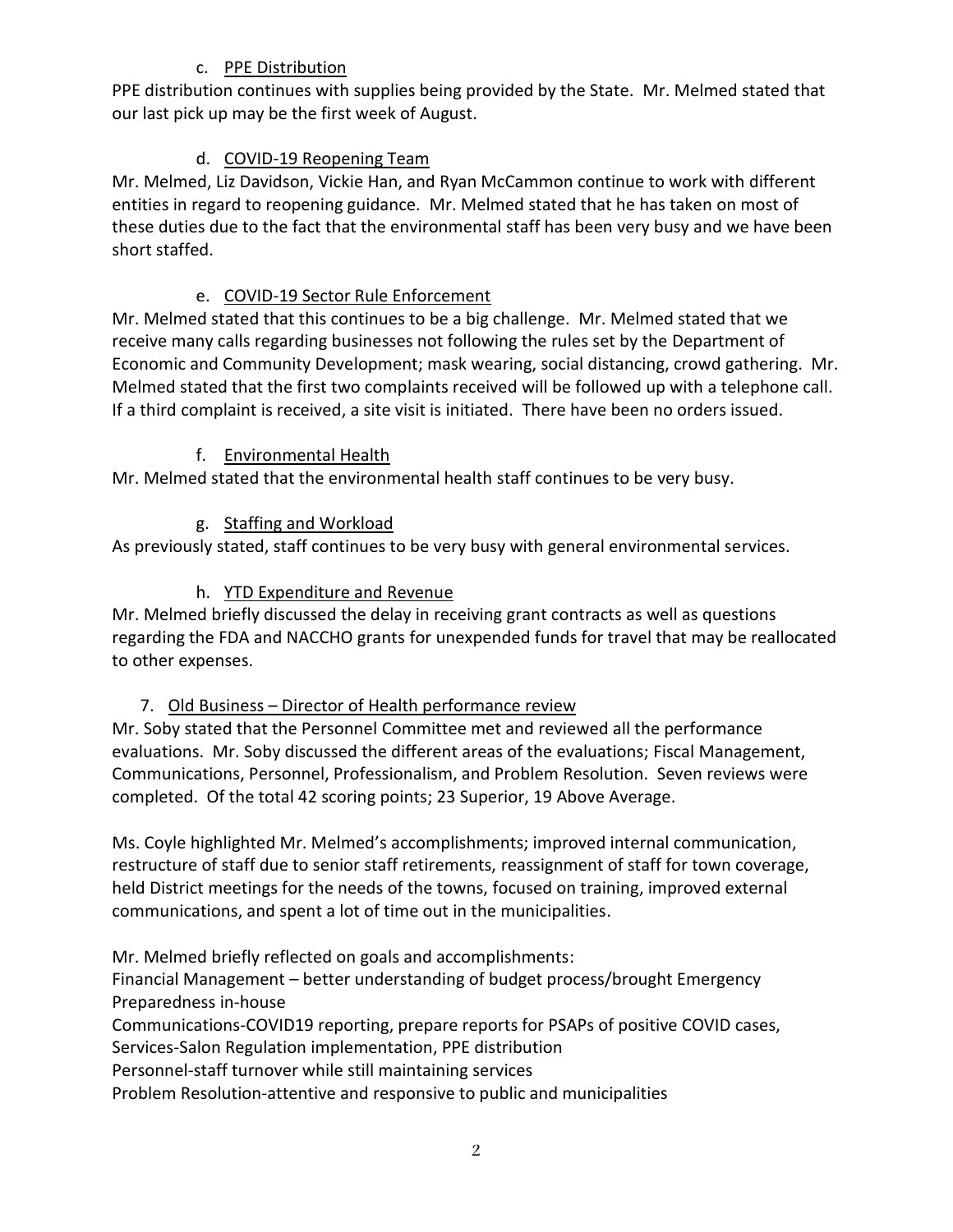Mr. Melmed also noted that in addition to budgeting, understanding environmental health work flow is a goal.

Brief discussion was held regarding a merit salary increase, to be discussed by the Personnel Committee.

Brief discussion was held regarding FEMA reimbursements. Mr. Melmed stated that Pomperaug Health District was the first health district to submit for reimbursement and was denied. Mr. Melmed was uncertain as to why it was rejected. Chairman Tierney recommended submitting the two page initial application.

## 8. New Business

Mr. Melmed stated that the job descriptions have not been updated since the formation of the health district. Mr. Melmed noted that the workforce has shifted through the years and the requirements need to be updated to reflect those changes. For instance, the job description for Sanitarian I requires registered sanitarian certification and two years of experience in a local health department. Mr. Melmed stated that updating these requirements will give our Environmental Health Technician the opportunity to advance as certifications are achieved. Mr. Melmed stated that the Sanitarian III job description required 30 hours of Environmental Science. Mr. Melmed noted that there are several older sanitarians that received their RS prior to that requirement.

## a. Sanitarian I job description update

**Motion was made by Ms. Coyle, seconded by Mr. Hughes, to approve the Sanitarian I job description as updated. Vote was unanimous in favor.**

## b. Sanitarian III job description update

**Motion was made by Ms. Coyle, seconded by Ms. Morris, to approve the Sanitarian I job description as updated. Vote was unanimous in favor.**

### 9. Reopening Discussion – Open

Ms. Coyle stated that Colchester has a long term recovery committee that just completed a survey of the residents and businesses. Once the surveys have been analyzed by the committee the results will be shared and recommendations made to appropriate entities.

Mr. Hughes stated that Marlborough Town Hall will remain closed until schools open.

Mr. Melmed stated that he has been meeting weekly with all District school superintendents.

Chairman Tierney opened discussion to in-person meetings. Mr. Melmed stated that public meetings are allowed. Discussion was held regarding questioning the benefit of in-person meetings, capacity issues, and the advantages/disadvantages of Zoom (or Zoom like) meetings.

### 10. Public Remarks

There were no comments from the public.